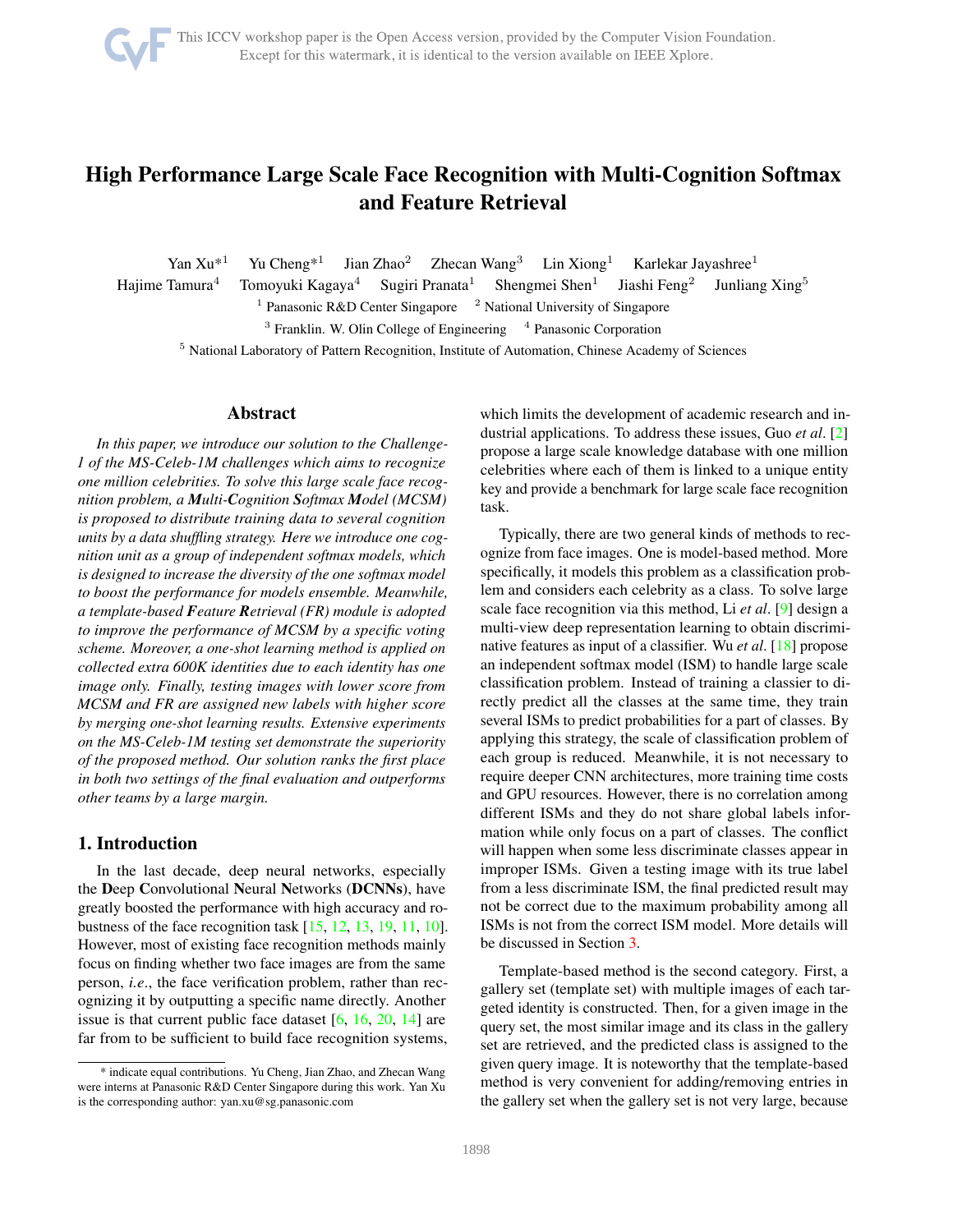<span id="page-1-0"></span>

Figure 1: Pipeline of our proposed method for recognizing one million celebrities. This method includes three modules: MCSM module, Feature Retrieval module, and one-shot learning module. For each testing image, the predicted results from the MCSM module and the FR module are selected by a voting scheme. Then, all the scores of whole testing set are sorted from maximum to minimum with their predicted labels. Finally, a one-shot learning method with extra data is applied on testing images with lower confidence score after MCSM and FR. Best viewed in color.

the feature of a targeted face image can be extracted off line. Besides, the template-based method can be viewed as one solution for one-shot learning problem  $[1, 3, 7]$  $[1, 3, 7]$  $[1, 3, 7]$  $[1, 3, 7]$  when the training data is extremely limited, *i.e*. one identity has one image only, because it can perform well by computing similarity between gallery set and query set based on a perfect feature extractor. However, with the increasing number of identities in the gallery set, it is difficult to build a complicated index to shorten the retrieval time. Moreover, the accuracy of the template-based method highly relies on the annotation accuracy in the gallery set.

In this paper we propose a novel framework with multicognition softmax model and feature retrieval module to address the large scale face recognition problem shown in Figure [1.](#page-1-0) First, the provided training data is cleaned, since we observe that some images are assigned with the wrong labels and the data distribution is unbalanced. To clean the noisy data, three steps are presented to construct a 100K cleaned training database with not only high quality but also unbroken identity set. Second, we apply the cleaned training data on our proposed MCSM which is viewed as a modelbased method. In order to train large scale data with limited

time effectively, the whole training data is distributed to several cognition units by a data shuffling scheme and results from each cognition unit are merged by a score-level average and max-max strategy. The targeted training data of each cognition is divided into several small subsets by applying an independent softmax model. Third, a feature retrieval strategy viewed as template-based method is combined with MCSM by a specific voting scheme. To construct a huge gallery set and shorten the retrieval time, we average the features which are extracted by DCNN from all the images of each targeted identity, it means each targeted identity is fully represented by a low dimensional feature. Moreover, we collect around 600K aligned identities as extra data, then a one-shot leaning is applied on them due to each identity has one image only. Finally, testing images with lower confidence score from MCSM and FR are assigned new labels with higher score by merging one-shot learning results.

To summarize, in this paper we have made the following three contributions:

• We propose a novel framework with multi-cognition softmax model and feature retrieval module to handle large scale face recognition problem.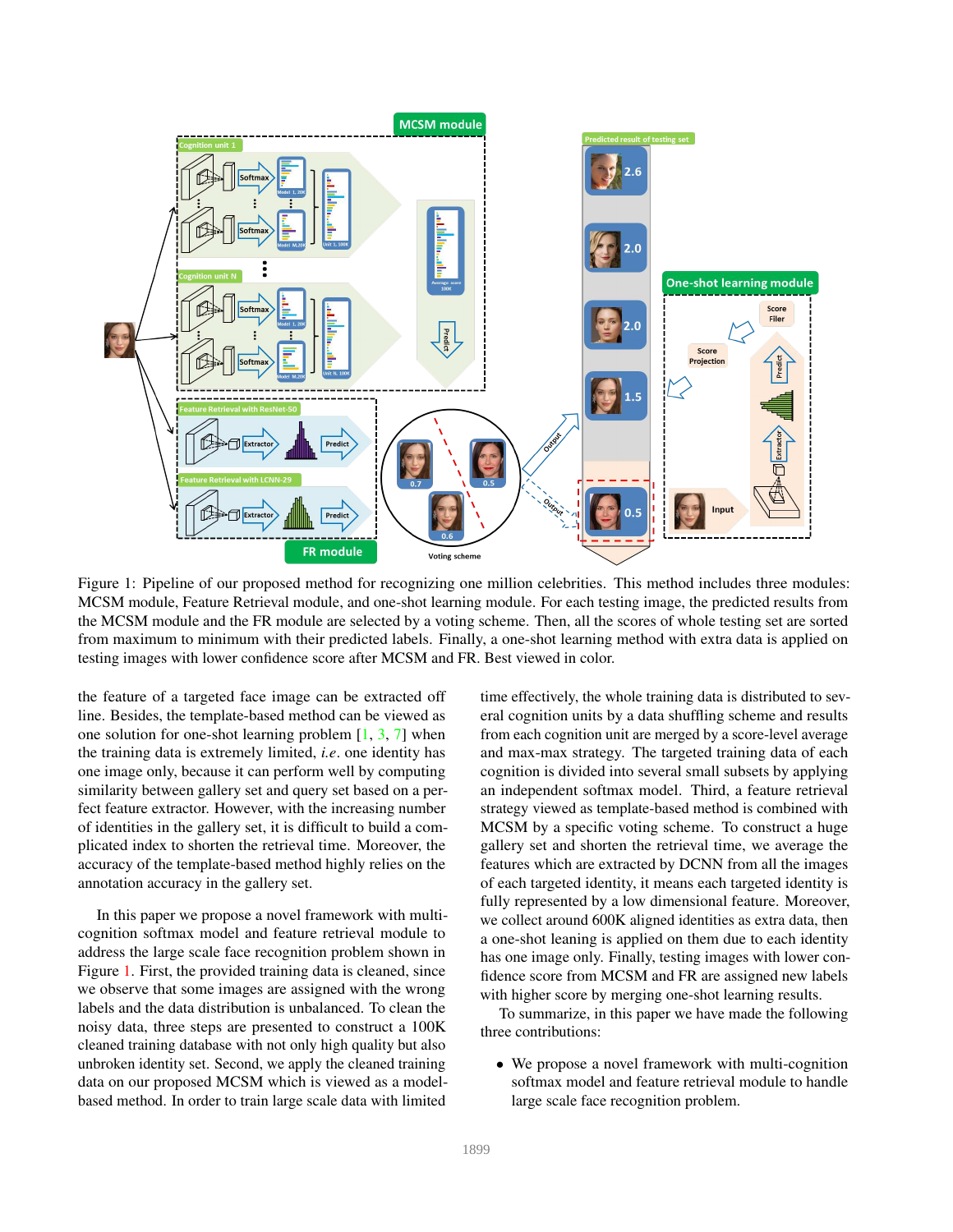- <span id="page-2-2"></span>• We deploy an efficient data cleaning method with three steps, which can construct a cleaned training database with high quality while not throwing away any identity.
- We conduct the comprehensive experiments on MS-Celeb-1M to evaluate our method. It shows that our proposed framework can perform well on large scale face recognition problem. On the MS-Celeb-1M challenge, we obtain excellent results and have 79.1% and 87.5% Coverage@Precision=95%, which ranks the first place in both random set and hard set<sup>[1](#page-2-0)</sup>.

## 2. Data Processing

Constructing a large scale face dataset requires lot of time and efforts. Some datasets are massive but they are private and cannot be downloaded, *i.e*. Google [\[12\]](#page-8-1), Baidu [\[10\]](#page-8-5). Based on this observation, Guo *et al*. [\[2\]](#page-8-10) construct one million celebrities database and release 99892 celebrities as original training data. After carefully analysing the released dataset, we observe that there are lots of noises in it. For example, some images belong to one celebrity while those are included in other celebrities. Some images are very blurry and even clearly not human faces. Also, the distribution of original training data is unbalanced. Some "rich" celebrities have many samples, and a lot of celebrities are "poor" with a few samples per person (see Figure [2\)](#page-3-1). This long-tail characteristic of data distribution is evaluated by Zhou *et al*. [\[22\]](#page-8-16) and shows that large amounts training data improve the face recognition system's performance and celebrities with only a few samples do not help to boost the recognition accuracy.

Another observation is that the provided training set in MS-Celeb-1M only covers 75% of celebrities in the testing set, which means the upper bound of recognition recall rate does not exceed 75%. MS doesn't provide samples for the remaining celebrities but allows the participants to collect them as extra data to exceed 75% coverage.

Based on the two observations, we propose a efficient method to clean the provided training data. Moreover, we collect around 600K celebrities as extra data to exceed the upper bound of recognition recall rate.

#### 2.1. Data cleaning for provided training data

In order to pre-process provided original training data, we define "Cleaned image" and "Cleaned celebrity" shown as below:

- *Cleaned image*: the image belongs to one celebrity rather than other celebrities.
- *Cleaned celebrity*: all the images of this celebrity are cleaned images, and number of cleaned images is more than 10.

<span id="page-2-0"></span><sup>1</sup>[http://www.msceleb.org/leaderboard/](http://www.msceleb.org/leaderboard/iccvworkshop-c1) [iccvworkshop-c1](http://www.msceleb.org/leaderboard/iccvworkshop-c1)

Table 1: Information of original training data and cleaned training data

|               | #. of classes | #. of images |
|---------------|---------------|--------------|
| Original data | 99892         | 8456240      |
| Cleaned data  | 100000        | 5084127      |

Based on the two definitions, we design below three steps for data cleaning of original data:

Step1: A semantic bootstrapping method is adopted to clean the original training data, which is inspired by [\[17\]](#page-8-17). We train a 99892-way softmax classifier using ResNet-50 [\[5\]](#page-8-18) till a satisfied training accuracy. During testing phase, for each image of one specific celebrity, if its predicted probability  $P_0$  is upper than a given threshold  $T_0$ , which is set to 0.7, and its predicted label is the same as ground truth, we accept this image as "Cleaned image". Then, we will retain those celebrities which are not satisfied "Cleaned celebrity" for Step 2.

Step 2: A feature-based clustering method is proposed to further clean around 30K celebrities after Step 1. Based on our observation, the top 5 ranked images from one celebrity are very reliable, we adopt them as the gallery set, and the remaining images of the same celebrity are viewed as the query set. Moreover, in order to represent one face image by a dense feature, a modified LCNN-29 model [\[17\]](#page-8-17) trained on cleaned 70K celebrities via Step 1 is deployed to extract features for all the gallery and query images. Then we fuse deep features of top 5 gallery images for each celebrity. Meanwhile, the cosine similarity between gallery features and query features are computed. If similarity score is upper than a predefined threshold  $T_1$ , which is set to 0.5, we will collect this query image as "Cleaned image". Finally, those celebrities which are not satisfied "Cleaned celebrity" will be passed to Step 3.

Step 3: We manually collect those passed celebrities from Step 2 via Internet. After step 2, there are still about 5K celebrities needed to be cleaned further. We believe these 5K celebrities are the most difficult identities to be cleaned among the original noisy training data. No matter what deep neural network model or method is utilized, they cannot satisfy "Cleaned image" and "Clean celebrity". Based on this observation, we manually collect these 5K celebrities in terms of the specific celebrity's name via Google or Bing. Moreover, in order to build up a 100K training dataset exactly, we add some celebrities from MID-Name  $list^2$  $list^2$ .

By applying three steps above, we construct a 100K cleaned training database with not only high quality but also unbroken identity set.

## 2.2. Data collection for extra training data

To collect extra data as much as possible within a limited time and maintain high quality, for each celebrity, we only

<span id="page-2-1"></span><sup>2</sup><http://www.msceleb.org/download/list>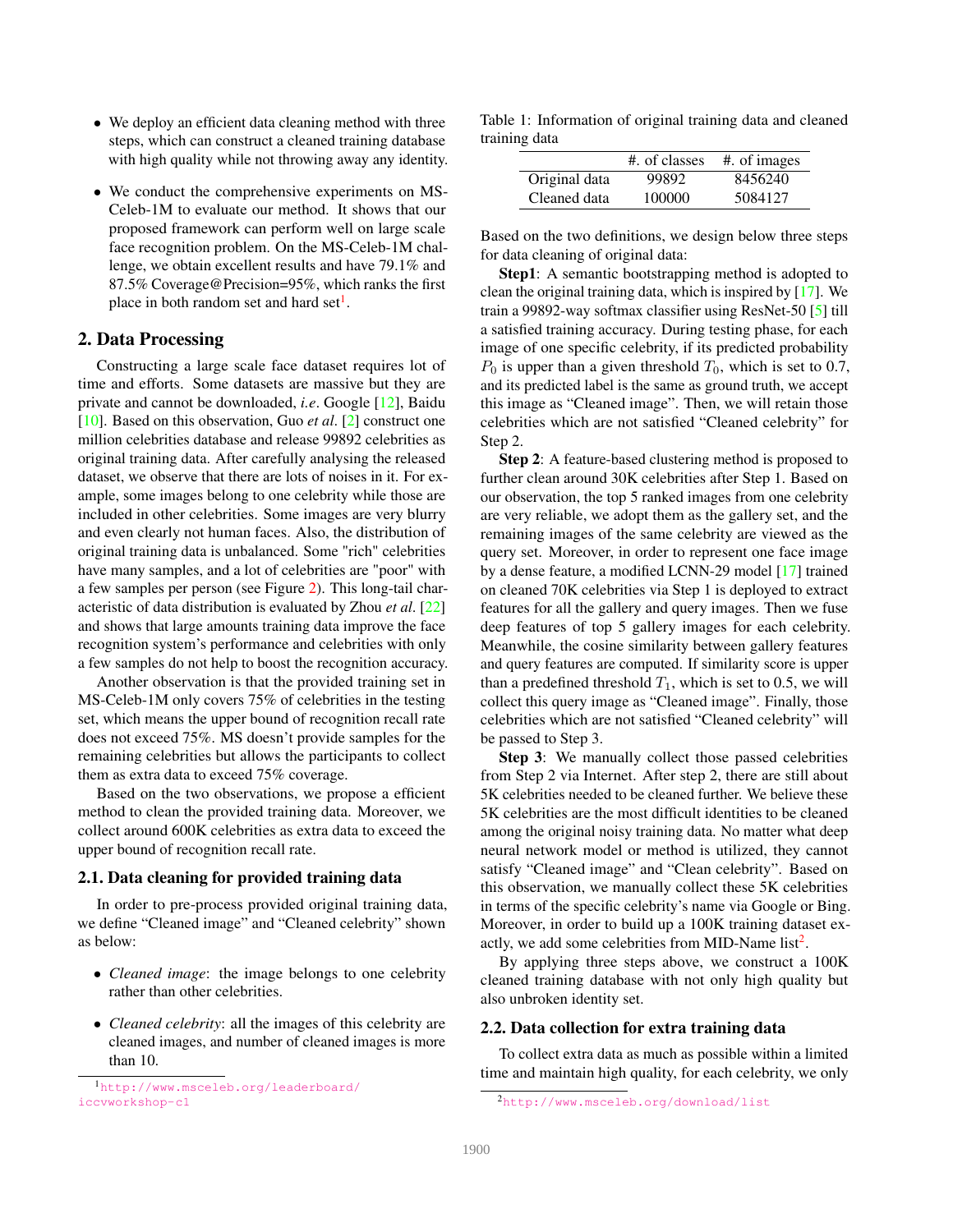<span id="page-3-3"></span><span id="page-3-1"></span>

Figure 2: Distribution of original training data and cleaned training data.

download one image by Google based on its specific name provided by MID-Name list. With our best efforts, we collect around 600K data as extra data. Then MTCNN [\[21\]](#page-8-19) as a powerful face detector is deployed to detect the face with a bounding box and 5 facial points. For those images which cannot be handled by MTCNN, OpenCV detector, and PA-CNN facial localization method [\[4\]](#page-8-20) are utilized. Based on 5 facial points, we crop the face patch from the downloaded image. In our experiments, the face patches we extracted are similar with the aligned images provide by MS, see Figure [3.](#page-3-2)

Finally, we collect around 600K aligned image as extra data, then a one-shot learning method is applied on them which will be discussed in Section [6.](#page-5-0)

## <span id="page-3-0"></span>3. Multi-Cognition Softmax Model (MCSM)

How to train the large scale data within a limited time effectively? A model-based Multi-Cognition Softmax Model (MCSM) is proposed in this paper. By virtue of this module, the large scale training data is distributed to several cognition units by a data shuffling strategy and the results of each cognition are merged by a score-level average and max-max method. Furthermore, the targeted training data of each cognition unit is divided into several small subsets by applying an independent softmax model.

In this section, first, we introduce SM and ISM, respectively. Then, we investigate the conflict that may occur in the experiments. At last, we elaborate that MCSM could obtain higher accuracy due to overcome the conflict from ISMs.

#### 3.1. Softmax Model (SM)

SM is aimed to recognize one million celebrities by training a classifier that has the ability to predict large scale classes. For a given image  $x \in \mathbb{R}^{c \times w \times h}$ , the probability of  $i^{th}$  class is computed by SM as:

$$
P(C_i|x) = \mathcal{F}(f_i(x)),\tag{1}
$$

where  $\mathcal{F}()$  is the softmax function,  $f_i(x)$  is the  $i^{th}$  dimensional output, which can be expressed as:

<span id="page-3-2"></span>

Figure 3: Visualization of some samples from extra data. We collect each extra celebrity per image via Google with its specific MID name.

$$
f_i(x) = \mathbf{a}_i \cdot \mathbf{v}(x),\tag{2}
$$

where  $a_i$  is the  $i^{th}$  column vector of the last fully connected layer's weight  $A = [a_1, ..., a_n]$ , and  $v(x)$  is the feature vector of the input image  $x$ , which is extracted by the convolutional neural network.

For the purpose of approximation, we compute the intrinsic dimensionality for fully expression of the targeted dataset by maximum likelihood estimation [\[8\]](#page-8-21).

$$
\hat{m_k}(X_i) = \left[\frac{1}{k-1} \sum_{j=1}^{k-1} \log\left(\frac{T_k(X_i)}{T_j(X_i)}\right)\right]^{-1}
$$
\n
$$
m_k = \frac{1}{N} \sum_{i=1}^{N} \hat{m_k}(X_i).
$$
\n(3)

where  $T_k(X_i)$  represents the  $k^{th}$  nearest sample of  $X_i$ ,  $m_k$ stands for the dimensionality under  $k^{th}$  nearest estimation.

As the increasing number of images and classes in the targeted dataset, intrinsic dimensionality fully expressed information will be increased. Therefore, the targeted mapping function  $\mathbf{v}(x)$  will be more complex. As the complexity of representation increases, deeper convolutional layers are required to approximate. Furthermore, the risk of misclassification may be increased especially when classifying harder samples. Moreover, it is obvious that huge time and memory costs are impractical when a SM is trained.

#### 3.2. Independent Softmax Model (ISM)

Instead of training a classifier to directly predict all the classes, Wu *et al*. [\[18\]](#page-8-12) train several ISMs to predict probabilities for a part of classes and the final results are computed by a max-max scheme. There is an assumption  $[18]$ : if the test image does not belong to any identity of the trained model, the predicted score under all training identities is considerably low. Particularly, this holds true for most cases.

Softmax function for any sample x of  $i^{th}$  class is formulated as:  $f(f_m)$ 

$$
\mathcal{F}(f_i(x)) = \frac{e^{f_i(x)}}{\sum_{j=1}^N e^{f_j(x)}},\tag{4}
$$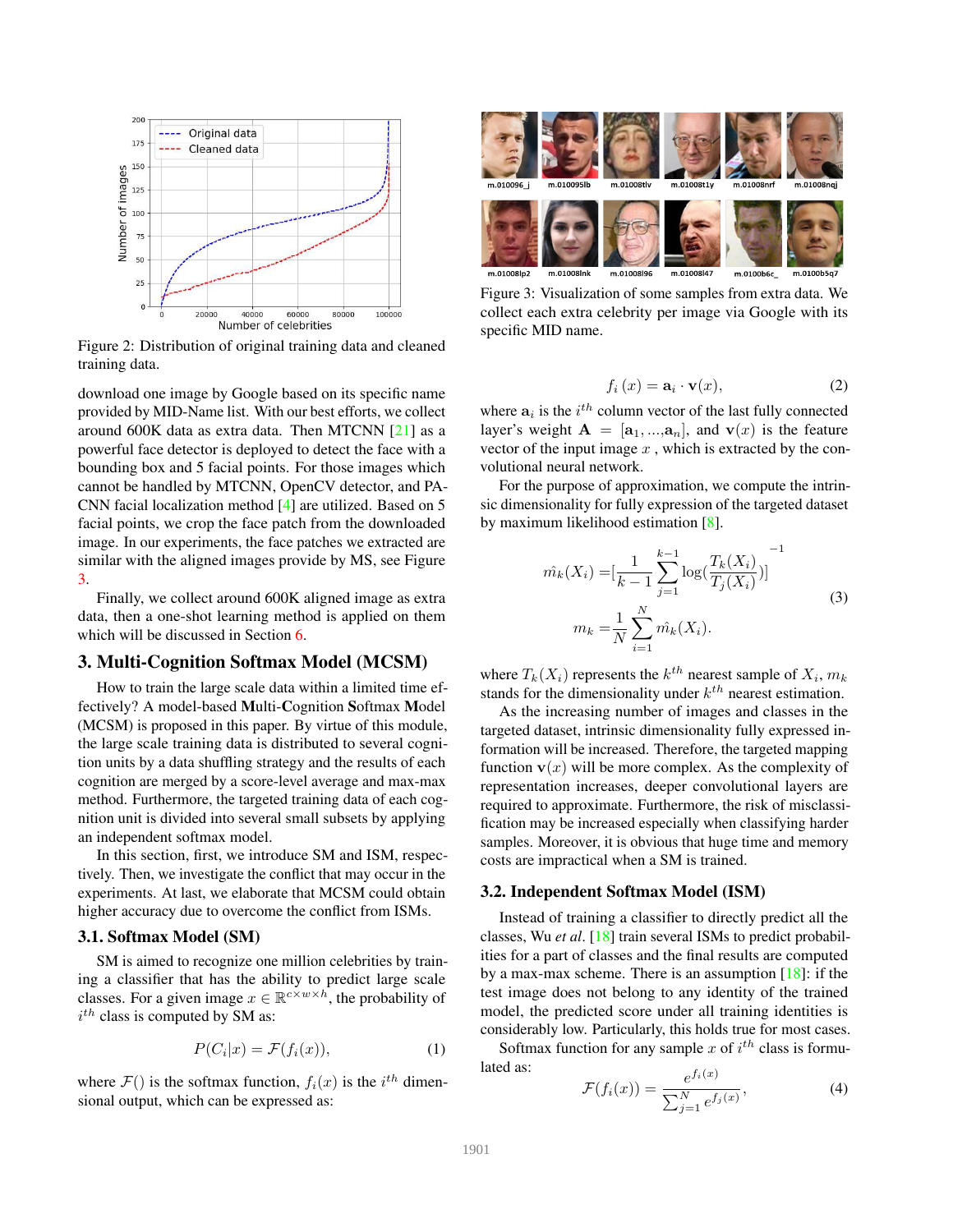where N is the number of classes,  $f(x)$  is the output of the last fully connected layer. Then the maximum score of each ISM can be computed as:

$$
\mathcal{F}_{\max}(f(x)) = \frac{1}{\sum_{j=1}^{N} e^{f_j(x) - f_{\max}(x)}}.
$$
 (5)

Consider a situation that the maximal three  $f_i$  values of two ISMs (model  $A$  and model  $B$ ) are given 8, 10, and 12 (label of 12 is ground truth and from model  $A$ ), respectively, and others are negative values. Due to exponential operations, those negative values are considerable small, they can be neglected. Furthermore, if 12 and 10 locate in model A, and 8 belongs to model  $B$ , the maximum probability for the two models are:

$$
\begin{cases}\n\mathcal{F}_{\text{max}}^A = \frac{1}{e^{12-12} + e^{10-12}},\\ \n\mathcal{F}_{\text{max}}^B = \frac{1}{e^{8-8}}.\n\end{cases}
$$
\n(6)

Obviously, the assumption fails in this situation, because the highest score of the two models is from model  $B$  rather than model A. The assumption becomes true when 12 is in one ISM while 8, 10 locate in another ISM model. Therefore, the conflict heavily depends on the location of less discriminate classes from ISMs.

#### 3.3. Multi-Cognition Softmax Model

Although ISM can be easily trained by several models within a limited time, it throws away correlation among the ISMs and appears conflict when some less discriminate classes belongs to improper ISMs. The SM could solve the conflict problem while it requires more complex architectures and heavy computational resources. Inspired by the advantages and limitations of both the SM and ISM, we propose the MCSM to boost the performance of the large scale face recognition task.

The conflict between several similar identities could be solved when they locate in the different models properly, and the face recognition system will keep more robust when multiple groups of models are trained with different views of data. By applying shuffling overall training data, multiple groups are correlated, which is similar to the idea of increasing individual diversity as did in bagging strategy. In this paper, the group of models is called cognition unit. Mathematically, each cognition unit can deal with large scale recognition problem as:

$$
\mathbf{A}_k \cdot \mathbf{V}(x) \approx f_{i,k}(x) = \mathbf{a}_{i,k} \cdot \mathbf{v}_i(x). \tag{7}
$$

where i, k stand for the  $k^{th}$  identity number in the  $i^{th}$  model, A, V and a, v represents column vector of last fully connected layer and feature vector from one softmax model and independent softmax model, respectively.

When the number of cognition increases, in order to perform as accurately as one SM and have less conflict among

cognition units, averaging the scores of cognition unites is applied, and then the eventual prediction is more similar to one SM due to the probability of conflict reduced exponentially. Therefore we take multi-cognitions with shuffling training data for more accurate approximation:

$$
\mathbf{A}_{k} \cdot \mathbf{V}(x) \approx \frac{1}{m} \sum_{p=1}^{m} \mathbf{a}_{i,k,p} \cdot \mathbf{v}_{i,p}(x).
$$
 (8)

where  $p$  is the  $p^{th}$  cognition unit among total  $m$  cognition units of MCSM.

The advantages of MCSM are obvious, we are able to build a system that comprises several models which are trained on small amount of data. This divide-and-conquer approach requires less time cost and computational resources for each model. Meanwhile, high performance is obtained by MCSM.

## 4. Feature Retrieval (FR)

For the large scale face recognition task, besides the modebased method, another main stream is the template-based feature matching proposal. In our approach, the deep convolutional neural network model viewed as a feature extractor to extract facial features, and then pass the facial features to the verification task.

The feature extractor is trained by adding a weight matrix followed by feature layer. The training process is performed as:

$$
P(C_i|x) = \mathcal{F}(\mathbf{a}_i \cdot \mathbf{v}(x)),\tag{9}
$$

where  $a_i$  represents the  $i^{th}$  column vector which is called "anchor vector". Under this training scheme, the deep model learns a probability:

<span id="page-4-0"></span>
$$
P(C_i|x) = \mathcal{F}(||\mathbf{a}_i||_2 ||\mathbf{v}(x)||_2 \cos(\mathbf{a}_i \cdot \mathbf{v}(x))), \qquad (10)
$$

Here, softmax is viewed as the normalization function in Eq. [\(10\)](#page-4-0). Therefore, the probability of image x belonging to class  $C_i$  is directly related to its cosine similarity with  $i^{th}$ anchor vector  $a_i$ .

So far the abstract features of facial images can be represented via deep model. After being trained with large amount of identities with facial images, the model will spontaneously learn an angle-dependent feature distribution. Therefore, the high dimensional images are mapped into a low dimensional cosine space (hyper spherical surface):

$$
\mathbb{R}^h \longmapsto \mathbb{S}^l. \tag{11}
$$

In testing phase, we first construct feature-based templates. Assuming we have m samples of  $i^{th}$  template, then the anchor vector  $\mathbf{b}_i$  can be computed by:

$$
\mathbf{b}_{i} = \frac{1}{m} \sum_{j=1}^{m} \frac{\mathbf{v}(x_{i,j})}{||\mathbf{v}(x_{i,j})||_{2}},
$$
(12)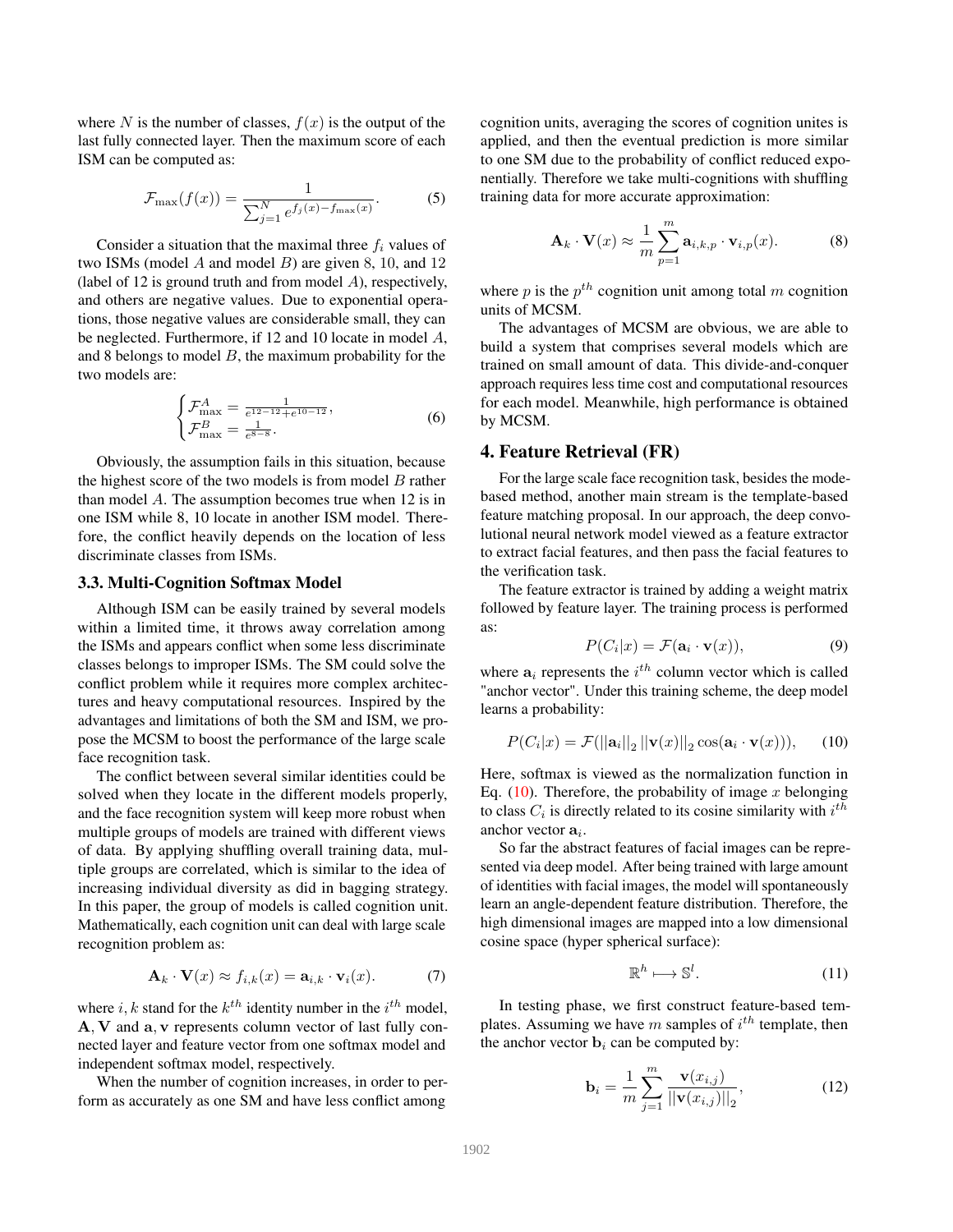<span id="page-5-2"></span>where  $\mathbf{v}(x_{i,j})$  is the  $j^{th}$  image's feature of the  $i^{th}$  template.

Then, for given a testing image y, the similarity score  $S_i$ is simply computed by inner product of  $i^{th}$  anchor vector  $\mathbf{b}_i$ and its feature vector  $\mathbf{v}(y)$ :

$$
S_i = \mathbf{b}_i^T \cdot \mathbf{v}(y). \tag{13}
$$

## 5. Voting Scheme

A recognition system with good performance should have high recall ratio at low fall-out ratio when outputting final result, especially when several independent results are obtained by different methods, *e.g*. MCSM, FR with ResNet-50, FR with LCNN-29. How can we obtain higher performance after combining different models while let the system to cover the coverage as much as we can? It requires us to not only improve the top-1 accuracy of the ensemble models, but also ensure correct predictions for the samples with large score. Therefore, we propose a multi-perspective voting scheme to enforce the predicted results with high score.

First, a model with best performance is selected to be the primary model while others as auxiliary models. The predicted scores are initially set to the same value as the main model's prediction. Then, these scores are increased by a if the predicted results of all auxiliary models are the same as the primary model's. Next, if the predicted results of all the auxiliary models are the same but different from the primary model, we replace the predicted label and score with auxiliary models' prediction and their averaging score plus an offset  $p$ , as we believe it would probably be a wrong prediction from main model. In our experiments, we set  $a, p$ as 1.6 and 0.8, respectively. Detail process is described in Algorithm [1.](#page-5-1)

<span id="page-5-1"></span>Algorithm 1 Voting scheme for different models **Input:** Testing set  $T_i$ ,  $i \in (1, 2...n)$ ; Predicted score set and predicted label set of  $T: S_j, L_j, j \in (1, 2...m)$ **Output:** Final predicted score and result  $S_r$ ,  $L_r$ 

1: 
$$
S_r \leftarrow S_m, L_r \leftarrow L_m
$$
  
\n2: **for**  $t = 1, 2, ..., n$  **do**  
\n3: **if**  $L_1^{T_t} = L_2^{T_t} = ... = L_{m-1}^{T_t} = L_r^{T_t}$  **then**  $S_r^{T_t} \leftarrow$   
\n $S_r^{T_t} + a$   
\n4: **if**  $L_1^{T_t} = L_2^{T_t} = ... = L_{m-1}^{T_t} \neq L_r^{T_t}$  **then**  $S_r^{T_t} \leftarrow$   
\n $\frac{1}{m-1} \sum_{j=1}^{m-1} S_j^{T_t} + p, L_r^{T_t} \leftarrow L_1^{T_t}$   
\n5: **end for**

By means of the voting scheme, the samples with higher confidence score are predicted correctly with high probability, whereas the samples with lower scores are predicted correctly with low probability. Moreover, the voting scheme requires high top-1 accuracy of each model to ensure that the predictions with high score are more reliable.

## <span id="page-5-0"></span>6. One-shot Learning for Extra Data

As extra data, we design a template-based method of oneshot learning for the extra 600K data since each celebrity contains one image only.

First, the 600K data is viewed as the gallery set and development set or final testing data as query set. Second, a LCNN-29 model from FR module, which learns a compact and discriminate facial feature by narrowing the decision boundaries of each class during the training process, is deployed to extract deep features for all the gallery and query images. To further boost the performance, during the feature extraction phase, we apply multi-patch testing [\[11,](#page-8-4) [10\]](#page-8-5), *i.e*. 25-crops with flipping, on each image, then the deep features are normalized by using L2-norm. Third, we compute the cosine similarity between gallery and query features.

We only apply one-shot learning method on testing images where confidence score is less than a high threshold  $T_h$ from MCSM and FR. After getting the predicted confidence score from one-shot learning method, those images with scores are less than a low threshold  $T_l$  are filtered out. The high threshold  $T_h$  and low threshold  $T_l$  are set experimentally to 2.2 and 0.6, respectively. Finally, the selected scores are projected to softmax domain as following:

$$
S_2 = a - b \times e^{c \times S_1}.\tag{14}
$$

where  $S_1$  is the score from cosine similarity.  $S_2$  is the projected score of softmax and  $a, b, c$  are 2, 5, -6, respectively. By deploying the above strategy, a testing image with lower confidence score from MCSM and FR is assigned to a new label with higher score by merging results of one-shot leaning method.

## 7. Experiments

In this section, first we introduce the dataset and evaluation protocol for MS-Celeb-1M Challenge-1. Then, extensive experiments with different modules are presented. Last, we show our submitted result in the final testing set of Challenge-1.

#### 7.1. Dataset and evaluation protocol

MS provides around 100K celebrities as training data and defines two different evaluation sets.The one is development set provided with label, the other is testing set without label. All participants should tune their models or parameters to fit the development set as much as possible. After that, based on best models, participants should submit the result of testing set to MS. Meanwhile, MS also divides each evaluation set (development set or testing set) into two subsets, random set and hard set, respectively. The purpose of the former is to reveal how many celebrities are truly covered by the models to be tested. The latter aims to evaluate the generalization ability and the robustness of the model on complex situations.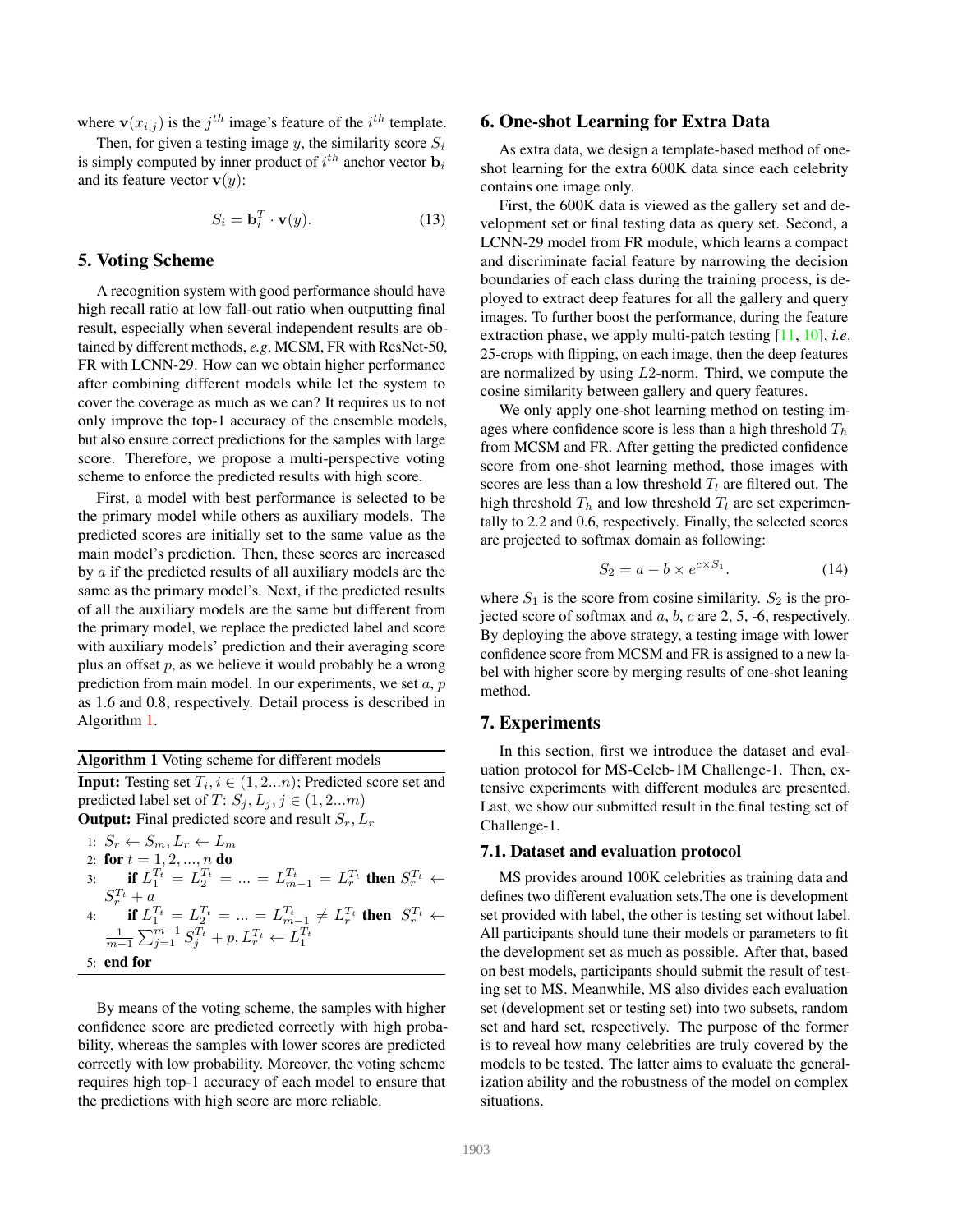<span id="page-6-0"></span>Table 2: Compared results between original data and cleaned data. dev1 and dev2 indicate hard set and random set, respectively

| Training data | Model     | $C@P=95%$ |      | $C@P=99\%$ |      |
|---------------|-----------|-----------|------|------------|------|
|               |           | dev1      | dev2 | dev1       | dev2 |
| Original data |           | 6.2       | 47   | 5.0        | 5.0  |
|               | 1,2,3,4,5 | 24.0      | 50.0 | 6.0        | 5.0  |
| Cleaned data  |           | 14.1      | 18.7 | 11.0       | 10.0 |
|               | 1,2,3,4,5 | 58.1      | 76.0 | 43.3       | 40 3 |

Moreover, only about 75% classes of the evaluation sets are covered in training set. That means the upper bound of recognition recall ratio is 75% only, if extra data is not collected.

In order to measure the recall ration of a face recognition system, a coverage with precision protocol is proposed as:  $precision = C/M$ , coverage =  $M/N$ . N denotes the number of images in the evaluation set, C indicates the number of images are recognized correctly among the recognized M images. For matching the real scenarios, the evaluation protocol only returns the recall ratio at a given precision 95% and 99% for random set and hard set.

## 7.2. Experiments with Data cleaning

Our proposed data cleaning strategy aims to clean noisy training data while maintain the same training data scale. In this section, we conduct experiments to show the effectiveness of data cleaning. ResNet-50 as our backbone deep is deployed to train the ISMs with original noisy data and cleaned data, respectively. We train 5 ISMs covered the whole 100K training data. Each ISM is assigned exactly 20K celebrities to the last fully connected layer. The results of coverage with 95% precision (C@P=95%) and 99% pre-cision (C@P=99%) are shown in Table [2.](#page-6-0) From the table, we observe that data cleaning strategy not only increases the coverage at 95% precision but also obtains the improvement at 99% precision. On one hand, it demonstrates the necessity of our data cleaning strategy, especially for large scale noisy data. On the other hand, although noisy images are filtered out, the class of celebrity does not be removed. It is the fundamental stone to train deep neural networks for recognition of large scale celebrities.

## 7.3. Experiments with MCSM

In this section, 5 units of cognition with independent softmax models are evaluated and each unit contains 5 ISMs. Specifically, the first 4 cognition units share the same model architecture, which is ResNet-50. Nevertheless, the last one unit is changed to LCNN-29. The final results are combined by a score-level average and max-max strategy among different cognition units. The results with increasing the number of cognition units are shown in Table [3](#page-6-1) and Figure [4.](#page-6-2) It is obvious the performances are improved on both dev1 set and

<span id="page-6-1"></span>Table 3: Results of MCSM with different number of cognition units. Each cognition unit contains 5 ISMs

| Cognition units | $C@P=95%$ |      | $C@P=99%$ |      |
|-----------------|-----------|------|-----------|------|
|                 | dev1      | dev2 | dev1      | dev2 |
|                 | 55.0      | 71.8 | 39.8      | 25   |
| 1.2             | 60.6      | 75.8 | 45.2      | 25.6 |
| 1,2,3           | 63.4      | 76.4 | 49.2      | 23.4 |
| 1,2,3,4         | 65.4      | 78.0 | 53.0      | 32.6 |
| 1,2,3,4,5       | 64.6      | 784  | 52.0      | 32.6 |

<span id="page-6-2"></span>

Figure 4: Results of MCSM with different number of cognition units

dev2 set when more units are added. After 5 units of cognition with 25 models are combined totally, we achieve the coverage 64.6% of dev1 and 78.4% of dev2 at precision 95%. There are 9.6% and 7.4% coverage improvement compared with single unit result, respectively. In particular, when the unit 5 is added, the coverage at precision 95% of dev2 is increased from 78.0% to 78.4%, while it is decreased from 65.4% to 64.6% of dev1. We argue that the performance of dev1 is saturated because dev1 set is obvious harder than former. We believe it is the reason of the limited samples of development set.

In a conclusion, experiments demonstrate that MCSM could improve the performance significantly compared with ISM. Furthermore, MCSM requires less training time and computational resources.

### 7.4. Experiments with Feature Retrieval

In this section, we perform experiments to verify the effectiveness of feature retrieval module. The results are shown in Table [4](#page-7-0) and Figure [5.](#page-7-1) LCNN-29 and ResNet-50 obtain high coverage at precision 95% for both dev1 set and dev2 set, while low coverage at precision 99%. Furthermore, although feature retrieval obtains high Top-1 accuracy, it cannot guarantee correct labels for the predicted results with a large confidence score, which is the limitation of feature retrieval for large scale classification problem. Only relying on feature retrieval is not robust when the system requires high precision. Therefore, it is our inspiration that if we combined feature retrieval with MCSM whether the performance can be improved or not. Based on our experiments, it is worth noting that fusion of MCSM and FR by a specific voting scheme can overcome the limitation of feature retrieval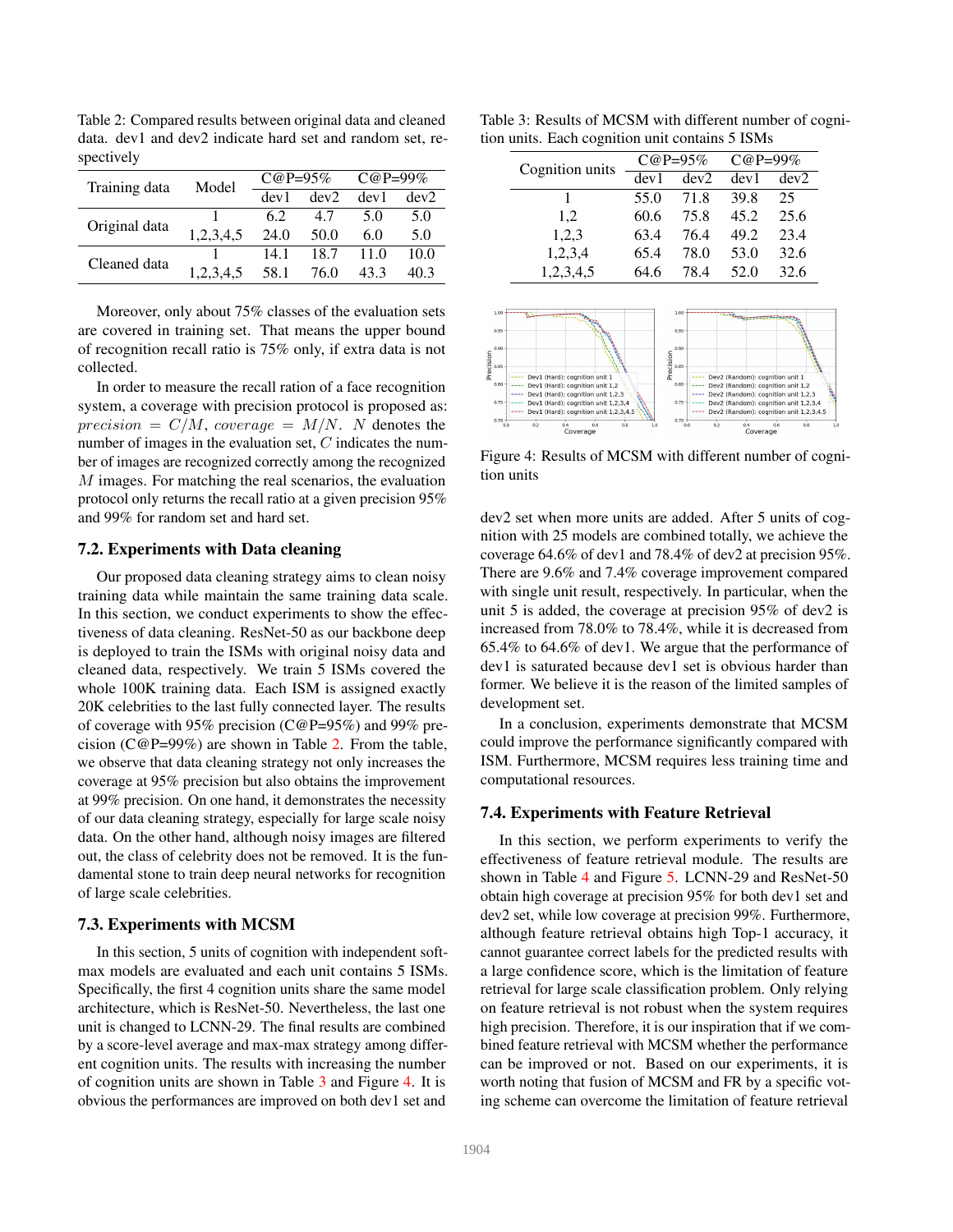Table 4: Results of feature retrieval (FR)

<span id="page-7-6"></span><span id="page-7-1"></span><span id="page-7-0"></span>

Figure 5: Results of feature retrieval (FR)

method and maintain the advantages of MCSM method.

The last row of Table [4](#page-7-0) demonstrates that the combination result, when MCSM and FR are fused, we not only achieve higher coverage at precision 95% but also maintain the similar coverage at precision 99%. In other words, it indicates that the combination of MCSM and feature retrieval by a voting strategy has quite well ability to recognize large scale celebrities with large coverage and high accuracy at the same time.

#### 7.5. Experiments with One-shot learning

In this section, first, the experiments of one-shot learning method with different testing views are performed. Then, we show the result of ensemble all modules (MCSM+FR+Oneshot) on the development set. Specifically, to evaluate the performance of one-shot learning method, we compare the difference between center crop and 25-crops with random and flip setting in Table [5.](#page-7-2) From the results, 25-crops obtains better performance than center crop on Top-1 accuracy protocol. It is indeed because that there is only one image for each identity on the training and testing data. Multi-patch strategy increase more information for one-shot learning problem.

All results of different methods on development set are viewed in Table [6](#page-7-3) and Figure [6.](#page-7-4) By applying one-shot learning method on extra data, the performance is improved significantly from 71.8% to 83.2% and from 79.8% to 90.2% on dev1 set and dev2 set at precision 95%, respectively. Last but not least, our Top-1 accuracy of dev1 set and dev2 set are 79.8% and 85.8%, respectively, which beyond the upper bound of recognition recall ratio (75%).

#### 7.6. Evaluation on testing data

In this section, the results of this year among different teams on the final 50K test images are compared and shown

<span id="page-7-2"></span>Table 5: Top-1 accuracy results of one-shot learning with multi-patch testing

| One-shot learning | Top-1 accuracy |      |  |
|-------------------|----------------|------|--|
|                   | dev1           | dev2 |  |
| Center-crop       | 54.6           | 63.0 |  |
| $25$ -crop        | 60.4           | 66.2 |  |

<span id="page-7-3"></span>Table 6: Results of different methods on development set

| Method           | $C@P=95%$ |      | $C@P=99%$ |      |
|------------------|-----------|------|-----------|------|
|                  | dev1      | dev2 | dev1      | dev2 |
| Multi-View [9]   | 40.8      | 50.6 | 28.0      | 21.8 |
| ISM [18]         | 50.2      | 76.6 | 34.6      | 25.6 |
| <b>MCSM</b>      | 64.6      | 78.4 | 51.2      | 61.0 |
| MCSM+FR          | 71.8      | 79.8 | 51.0      | 61.0 |
| MCSM+FR+One-shot | 83 2      | 90.2 | 51 0      | 61 O |

<span id="page-7-4"></span>

Figure 6: Results of different methods on development set

<span id="page-7-5"></span>Table 7: Compared results with state-of-arts on testing set

| <b>Teams</b> | $C@P=95%$ |      |  |  |
|--------------|-----------|------|--|--|
|              | dev1      | dev2 |  |  |
| SmileLab     | 62.1      | 79.2 |  |  |
| Turtle       | 73.0      | 86.2 |  |  |
| Ours         | 79.1      | 87.5 |  |  |

in Table [7.](#page-7-5) It is obvious that we obtain 79.1% coverage at precision 95% for dev1 and 87.2% coverage at precision 95% for dev2, which outperforms other teams by a large margin.

## 8. Conclusions

In this paper, we have proposed a novel method by fusing multiple cognition units and feature retrieval module to solve large face recognition problem. The MCSM module divides a single classifier into several small classifiers while sharing global labels information by a shuffling data strategy. Meanwhile, a feature retrieval module is proposed to further boost the performance. With the help of collected extra data, a oneshot learning method is applied on testing images with lower confidence score from MCSM and FR. The top performance of MS-Celeb-1M challenge demonstrates the superiority of our method.